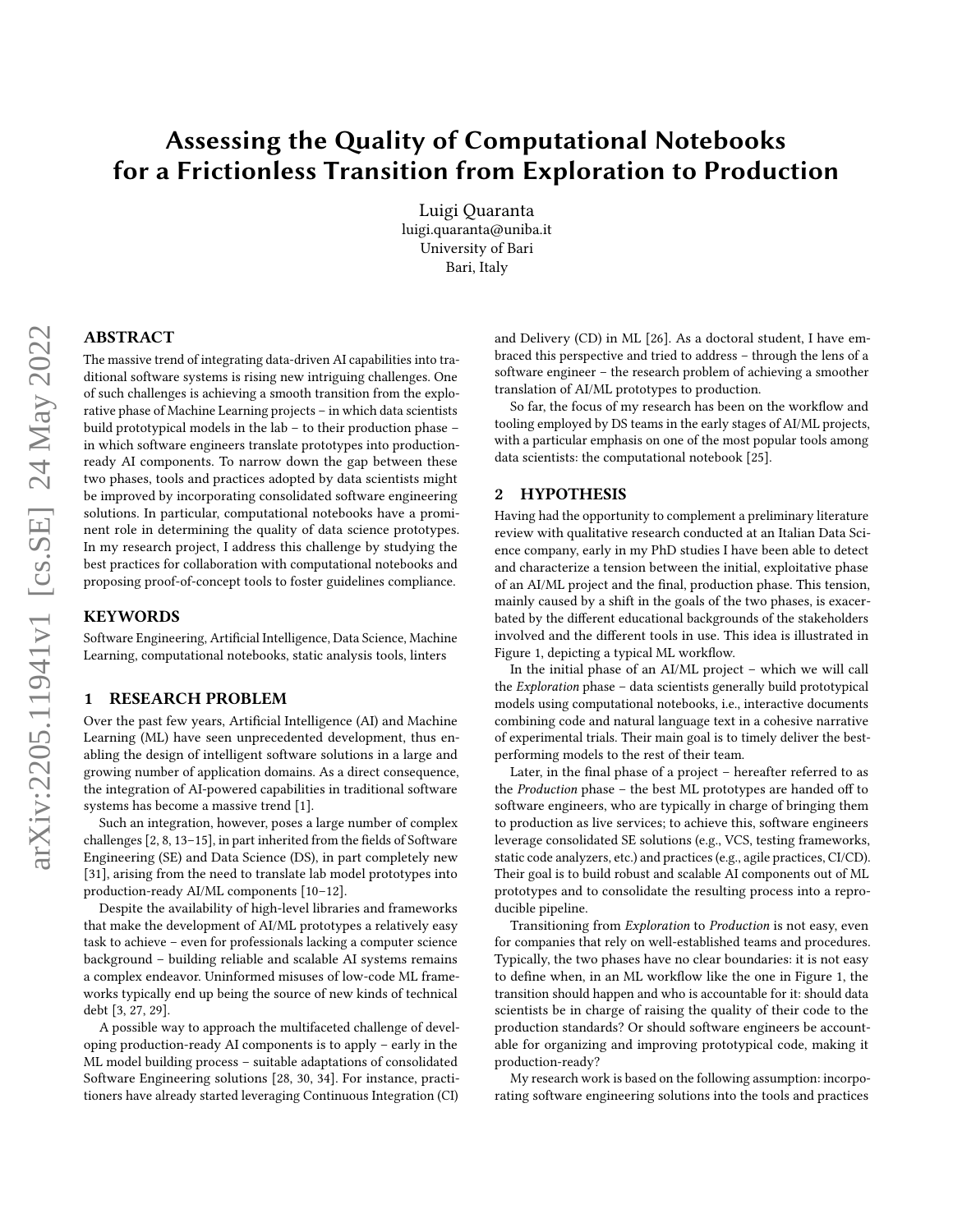#### Luigi Quaranta

<span id="page-1-0"></span>

Figure 1: Tension between exploration and production in the typical ML workflow.

adopted by data scientists in the early stages of AI/ML projects can smooth out the friction that is currently experienced by practitioners in the transition between the aforementioned two phases and reduce the "cultural" mismatch between DS and SE professionals. Furthermore, given the widespread adoption of computational notebooks within the data science community, I hypothesize that engineering-aware enhancements of popular notebook platforms like Jupyter Notebook [\[19\]](#page-4-13) would produce the most tangible effects on the production-readiness of prototypical ML artifacts.

#### 3 EXPECTED CONTRIBUTIONS

With my PhD research work, I expect to contribute to the development of better, SE-aware collaborative practices in data science teams, with a focus on the use of computational notebooks.

Collaboration in data science teams happens across a wide range of tools and practices [\[35\]](#page-4-14). Among these, computational notebooks – and in particular Jupyter Notebook – have seen a steadily growing adoption by data scientists worldwide as they offer a fast and interactive prototyping environment, a lightweight form of experiment documentation, and innovative collaboration capabilities, powered by modern web technologies [\[16\]](#page-4-15). Nonetheless, the notebook format has also been criticized for inducing bad programming practices (e.g., code fragmentation and non-linear execution of code) as well as for offering scarce-to-null native support for Software Engineering best practices (even basic ones, such as code modularization, testing, and versioning) [\[5\]](#page-3-3). Consequently, many researchers have started investigating the quality of Jupyter notebooks and proved that they are too often  $(i)$  inundated by poor-quality code [\[9,](#page-4-16) [17,](#page-4-17) [33\]](#page-4-18), (ii) scarcely reproducible [\[17\]](#page-4-17), and (iii) superficially documented [\[25\]](#page-4-12) – notwithstanding their support for richly formatted text and multimedia output.

To counter these phenomena, some scholars have already proposed best practices for better use of computational notebooks [\[17,](#page-4-17) [23\]](#page-4-19), although not providing scientific validation for them. Building on their work, I have already contributed by collecting and validating a comprehensive list of best practices for the collaborative use of computational notebooks in a professional context.

Other researchers have built their own extensions for the Jupyter ecosystem, aimed at supporting the creation of better notebooks. The contributions range from notebook-specific versioning systems

[\[7\]](#page-4-20), to tools that improve the readability [\[24\]](#page-4-21) and the communication capabilities of notebooks [\[32\]](#page-4-22). Head et al. also proposed an extension for the extraction of clean code from notebook cells, based on the desired output [\[6\]](#page-4-23). Adding on these efforts, I plan to contribute by  $(i)$  reviewing the currently available software solutions for the reproducibility of AI/ML experiments – with an emphasis on notebook support – and (ii) designing, developing, and validating a linter for Jupyter Notebook, aimed at fostering the adoption of validated best practices for the collaborative use of this tool.

Ultimately, I will further investigate the problem of notebook reproducibility, in an original attempt to link it with the adoption/violation of best practices.

# 4 EVALUATION PLAN

As stated in the previous section, one of the major expected contributions of my research is the collection and validation of a catalog of best practices for the collaborative use of computational notebooks. At present, I have already collected the best practices by means of a multivocal literature review (see STUDY 3 in Sect. [5.3\)](#page-2-0). For their validation, I followed a mixed approach: first, I qualitatively assessed the appropriateness and completeness of the catalog by conducting interviews with expert data scientists; then, I quantitatively assessed the adoption of the best practices by analyzing a selection of notebooks collaboratively developed by experts.

As for the second major contribution of my research, i.e., the development of a linter for Jupyter Notebook documents (see STUDY 5 in Sect. [6.1\)](#page-3-4), I plan to validate it with a field study, to be performed in a professional context with professional data science teams.

Finally, to investigate the relationship between the reproducibility of computational notebooks and the adoption of best practices for their development, I plan to perform a further archival study (see Study 6 in Sect. [6.2\)](#page-3-5). This time, by leveraging the validated linter, I will seek for best practice violations, while also trying to reproduce the assessed notebooks.

#### 5 PRELIMINARY RESULTS

In the following, I present the results achieved so far in my research work, going through the studies completed in the last two years.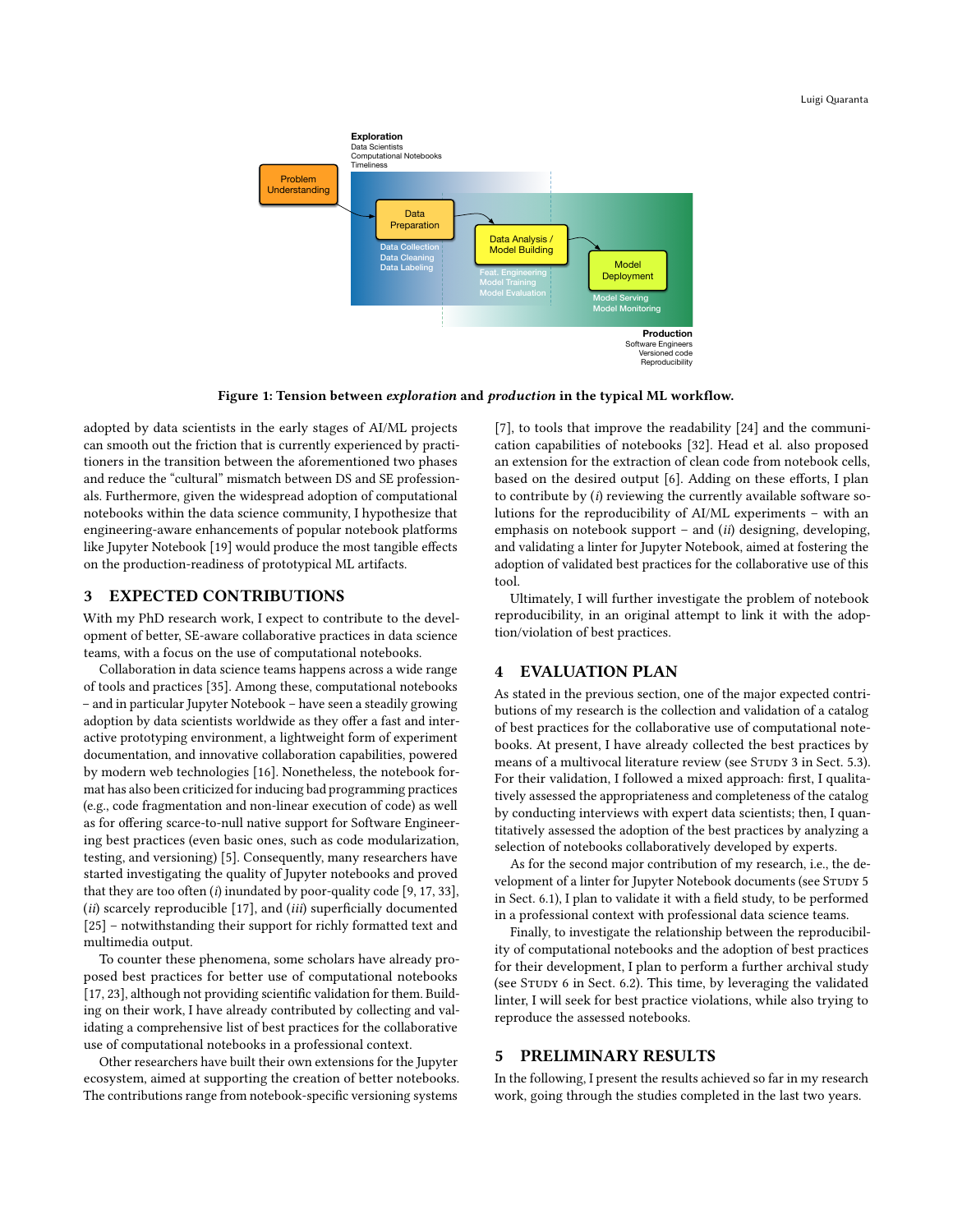# <span id="page-2-2"></span>5.1 STUDY 1: Bringing ML models to production: an industry perspective from data scientists

I started my research project by studying the challenges that lie in the integration of data-driven AI components into traditional software systems.

Upon completing a preliminary literature review on the subject, just a few weeks before the pandemic outbreak, my research group had the chance to get in touch with an Italian consulting company focused on data science, operating in the financial domain. There, we organized a workshop on the reproducibility of AI/ML experiments. The workshop was attended by 18 data scientists with varied educational backgrounds. After an ice-breaking presentation on the existing software solutions for achieving reproducibility in AI/ML experiments, the event culminated in an inspiring brainstorming session on the topic of ML models productization. After the workshop, I performed a thematic analysis of the transcripts from the event, extracting the most relevant themes.

One of the topics that soon catalyzed the debate was the role of computational notebooks in the typical ML workflow. Some of the attendees deemed notebooks as indispensable tools, mainly because of their storytelling capability; when a data scientist needs to reconstruct the history and reasoning behind an experiment, having a well-written computational narrative is – in practice – more useful than VCS or other tracking mechanisms. Others promoted the use of computational notebooks alongside traditional IDEs: consolidated code fragments should be regularly transferred from notebook cells to a versioned and structured codebase. On the other end of the spectrum, a few attendees claimed that notebooks should be dropped as soon as possible during the workflow, immediately after the data exploration stage. Interestingly though, none of the attendees questioned the importance of computational notebooks: the discussion dealt, instead, with the right time in the workflow in which notebooks should be dismissed to give way to standard code.

Besides discussing the notebook lifecycle, some of the data scientists also expressed the desire for specific notebook features: e.g., the native support for testing and versioning (since the data exploration stage), along with concrete aids to improve the reproducibility of computations within the Jupyter ecosystem.

Lastly, some of the attendees underlined the importance of defining a set of validated best practices, to be shared across the team, and of fostering knowledge-sharing opportunities, to smooth out the cultural differences between data scientists and software engineers.

This study was accepted and presented at WAIN 2021 [\[10\]](#page-4-4). A few weeks after the workshop, I also administered a couple of surveys and performed some follow-up interviews with the members of the data science team of the company, with the specific aim of investigating their typical workflow. Overall, the insights gained in this phase constitute the foundation of the research hypothesis stated in Sect. [2](#page-0-0) and have inspired the focus of the rest of my work.

# 5.2 STUDY 2: Software solutions for the reproducibility of AI/ML experiments

To gain a better understanding of the theme of reproducibility in data-driven AI experiments, I performed an exploratory review

of the available software solutions that support its achievement. I tested each of the examined solutions against a predefined case study, taking notes about specific tool capabilities and their impact on the workflow. From this practical experience, I derived a taxon- $\frac{1}{2}$  $\frac{1}{2}$  $\frac{1}{2}$  that can be leveraged by practitioners to orient themselves in the vast and growing offer of tools in this category. The details about the taxonomy are reported in an article that was accepted and will be presented at AIxIA 2021 [\[21\]](#page-4-24).

# <span id="page-2-0"></span>5.3 Study 3: Best practices for collaboration with computational notebooks

Inspired by the results of the workshop described in Sect. [5.1,](#page-2-2) I started focusing my attention on computational notebooks. In particular, to meet the need for a set of validated best practices, I investigated the following research questions: (RQ1) "What are the best practices for collaboration with computational notebooks?" and (RQ2) "What collaboration-specific best practices do experienced data scientists actually follow when working with computational notebooks?"

To answer RQ1, I conducted a multivocal literature review [\[4\]](#page-3-6), i.e., a systematic review in which sources can belong to both white literature (e.g., peer-reviewed papers published in journals or conference proceedings) or grey literature (e.g., informal documents produced by professionals, as technical blog posts). Upon performing a thematic analysis of the retrieved articles, I was able to collect a catalog of 17 best practices, organized in 6 main themes, for the collaborative use of computational notebooks.

To answer RQ5, I performed a qualitative and quantitative assessment of the adoption of the best practices from the catalog. The former was based on semi-structured interviews with 22 experienced data scientists from different companies; all interviewees had at least one year of experience with Jupyter Notebook. At the beginning of each interview, to provide some context, I broadly introduced the main themes that emerged in the multivocal literature review, although not revealing any specific guideline. Then, I asked participants to share their personal best practices for the collaborative use of computational notebooks.

As for the quantitative assessment, it was performed by means of an archival study on a dataset of 1,380 Python Juyter notebooks taken from [kaggle.com.](kaggle.com) Kaggle is a Google-owned platform hosting ML competitions for data scientists of all levels of expertise and offering a cloud-based data science environment in which users can write scripts and notebooks in the Jupyter format. A daily dump of the platform metadata is available as a Kaggle dataset named "Meta Kaggle[2](#page-2-3) ." From this dataset, I assembled the collection of notebooks used in this study by filtering and downloading notebooks that were collaboratively authored by expert Kaggle users.

Overall, I found that practitioners are generally aware of the best practices available in the literature, although they do not always apply them. Indeed, the recommended behaviors are often deemed unfeasible or even counterproductive in definite contexts, mainly due to the lack of time and proper tool support. By reasoning on these results, I was able to identify possible enhancements for

<span id="page-2-1"></span> $^1$  Available at [https://github.com/collab-uniba/Software-Solutions-for-Reproducible-](https://github.com/collab-uniba/Software-Solutions-for-Reproducible-ML-Experiments)[ML-Experiments.](https://github.com/collab-uniba/Software-Solutions-for-Reproducible-ML-Experiments)

<span id="page-2-3"></span><sup>2</sup><https://www.kaggle.com/kaggle/meta-kaggle>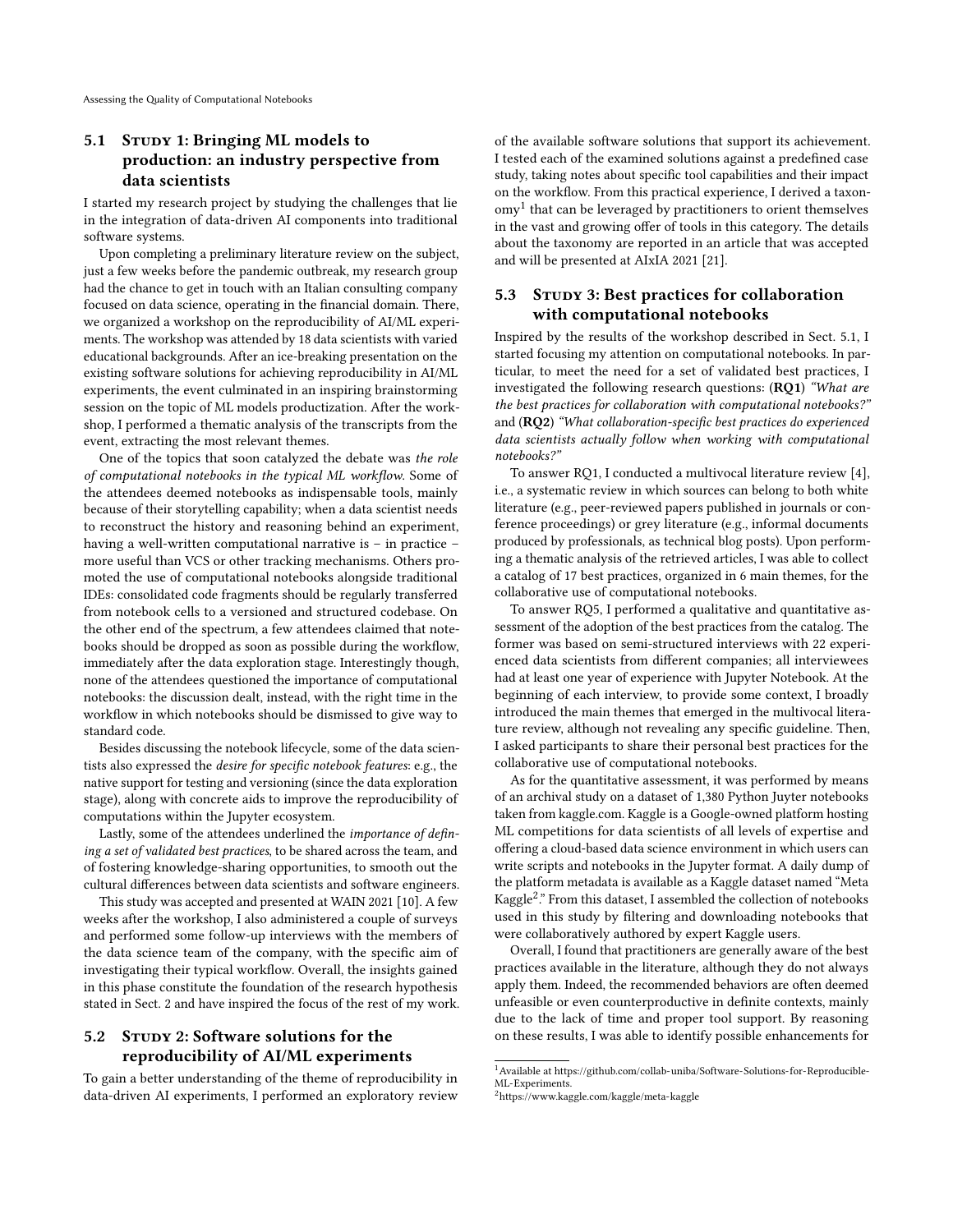notebook development environments like Jupyter Notebook. This study is currently under minor revision at CSCW 2022 [\[22\]](#page-4-25).

### 5.4 STUDY 4: A dataset of Python Jupyter notebooks from Kaggle

Having personally experienced the effort of putting together a dataset of computational notebooks with rich metadata for my archival studies, I decided to leverage the familiarity gained with the Kaggle platform to build KGTORRENT, a dataset of Python Jupyter notebooks that I made publicly available to the research community.

KGTORRENT consists of two main components: (1) the actual corpus – comprising 248,761 Python Jupyter notebooks – and (2) a companion MySQL database, derived from Meta Kaggle. Besides notebook metadata, the companion database stores comprehensive information about Kaggle users and competitions. The scripts developed to assemble KGTORRENT, available on GitHub,  $^3$  $^3$  can be used to replicate the collection as well as to update it according to newer versions of Meta Kaggle.

The paper on KGTORRENT was accepted and presented at MSR 2021 [\[20\]](#page-4-26). At present, I am also finalizing the development of an RPC-style web API for KGTORRENT, to provide interested researchers with means to easily access the collection and filter it according to their specific research questions.

#### 6 COMPLETION PLAN

As clarified next, I plan to complete my research project with the development and validation of a proof-of-concept tool, aimed at improving the collaborative practices around computational notebooks, with the ultimate goal to smooth out the transition from ex-ploration to production in AI/ML projects (see STUDY 5 in Sect. [6.1\)](#page-3-4). Moreover, I plan to perform an archival study to assess the impact of the adoption of best practices on notebook reproducibility (see STUDY 6 in Sect. [6.2\)](#page-3-5).

# <span id="page-3-4"></span>6.1 STUDY 5: pynblint, a linter for Python Jupyter notebooks

At present, I am designing and developing a linting library for computational notebooks, named pynblint. Specifically, the library will perform the analysis of data science projects containing Python Jupyter notebooks: each notebook in a project repository will be checked against a predefined set of rules. Such rules will be based on operationalizations of the best practices from the catalog introduced in Study 3 (see Sect. [5.3\)](#page-2-0): pynblint will warn its users when they do not comply with the guidelines and promptly suggest corrective actions. Julynter, a similar contribution by Pimentel et al. [\[18\]](#page-4-27), is implemented as a plugin for a specific notebook platform: JupyterLab. Differently, pynblint will be a static code analyzer for all notebooks in the Jupyter format, regardless of the platform used to write them. It will work both as a standard CLI application – to be seamlessly integrated into CI/CD pipelines – and as a modern web app – to be easily accessed by beginners. I plan to conclude this activity by February 2022.

In the following three months, after a pilot test of the tool with student volunteers from a data science course of my university, I plan to conduct a thorough validation of pynblint in the field, by involving one or more professional data science teams. The expected output of this validation process is two-fold:  $(i)$ , the collected feedback will enable a refinement of the linting library; (ii) I will be able to gather further statistics on the adoption of the guidelines, this time enriched with contextual information (i.e., the educational background of the notebook author, the application domain of the project, the time-span allotted to the project, etc.); consequently, I will be enabled to determine, in each context, which of the proposed fixes are typically adopted and which ignored.

## <span id="page-3-5"></span>6.2 STUDY 6: Sharing reproducible notebooks are best practices enough?

Non-reproducible notebooks hinder collaboration and hamper the transition from exploration to production. To address this further concern, I will conclude my research project by investigating the following research questions: (RQ3) "Is there a relationship between the reproducibility of computational notebooks and the adoption of the best practices for their collaborative development?" and (RQ4) "What are the guidelines that are most beneficial to the reproducibility of computational notebooks?". I plan to accomplish this investigation by the end of June 2022.

To answer the questions, upon completion of the pynblint validation process, I will leverage the linter and build a record of the guideline violations found in a dataset of Python Jupyter notebooks, while also testing the reproducibility of the related computations. Then, I will be able to statistically determine the existence of a relationship between the adoption of the best practices and the reproducibility of computational notebooks.

### 7 CONCLUSION

In my research project, I address the challenging translation of AI/ML prototypes into production-ready AI components. In particular, given their widespread adoption among data scientists, I have investigated the best practices for the collaborative use of computational notebooks. Furthermore, in the last year of my PhD, I will conclude the development and validation of a dedicated linter to check and foster compliance of data science repositories with the guidelines. I plan to defend my doctoral thesis in early 2023.

#### REFERENCES

- <span id="page-3-0"></span>[1] Saleema Amershi, Andrew Begel, Christian Bird, Robert DeLine, Harald Gall, Ece Kamar, Nachiappan Nagappan, Besmira Nushi, and Thomas Zimmermann. 2019. Software Engineering for Machine Learning: a Case Study. In Proceedings of the 41st International Conference on Software Engineering: Software Engineering in Practice. IEEE Press, 291–300.
- <span id="page-3-1"></span>[2] Anders Arpteg, Björn Brinne, Luka Crnkovic-Friis, and Jan Bosch. 2018. Software engineering challenges of deep learning. In 2018 44th euromicro conference on software engineering and advanced applications (SEAA). 50–59. tex.organization: IEEE.
- <span id="page-3-2"></span>[3] Justus Bogner, Roberto Verdecchia, and Ilias Gerostathopoulos. 2021. Characterizing Technical Debt and Antipatterns in AI-Based Systems: A Systematic Mapping Study. In 2021 IEEE/ACM International Conference on Technical Debt (TechDebt). IEEE, Madrid, Spain.<https://doi.org/10.1109/TechDebt52882.2021.00016> arXiv: 2103.09783.
- <span id="page-3-6"></span>[4] Vahid Garousi, Michael Felderer, and Mika V. Mäntylä. 2019. Guidelines for including grey literature and conducting multivocal literature reviews in software engineering. Information and Software Technology 106 (2019), 101 - 121. [https:](https://doi.org/10.1016/j.infsof.2018.09.006) [//doi.org/10.1016/j.infsof.2018.09.006](https://doi.org/10.1016/j.infsof.2018.09.006)
- <span id="page-3-3"></span>[5] Joel Grus. 2018. I don't like notebooks. [https://conferences.oreilly.com/jupyter/](https://conferences.oreilly.com/jupyter/jup-ny/public/schedule/detail/68282.html) [jup-ny/public/schedule/detail/68282.html](https://conferences.oreilly.com/jupyter/jup-ny/public/schedule/detail/68282.html)

<span id="page-3-7"></span><sup>3</sup><https://github.com/collab-uniba/KGTorrent>